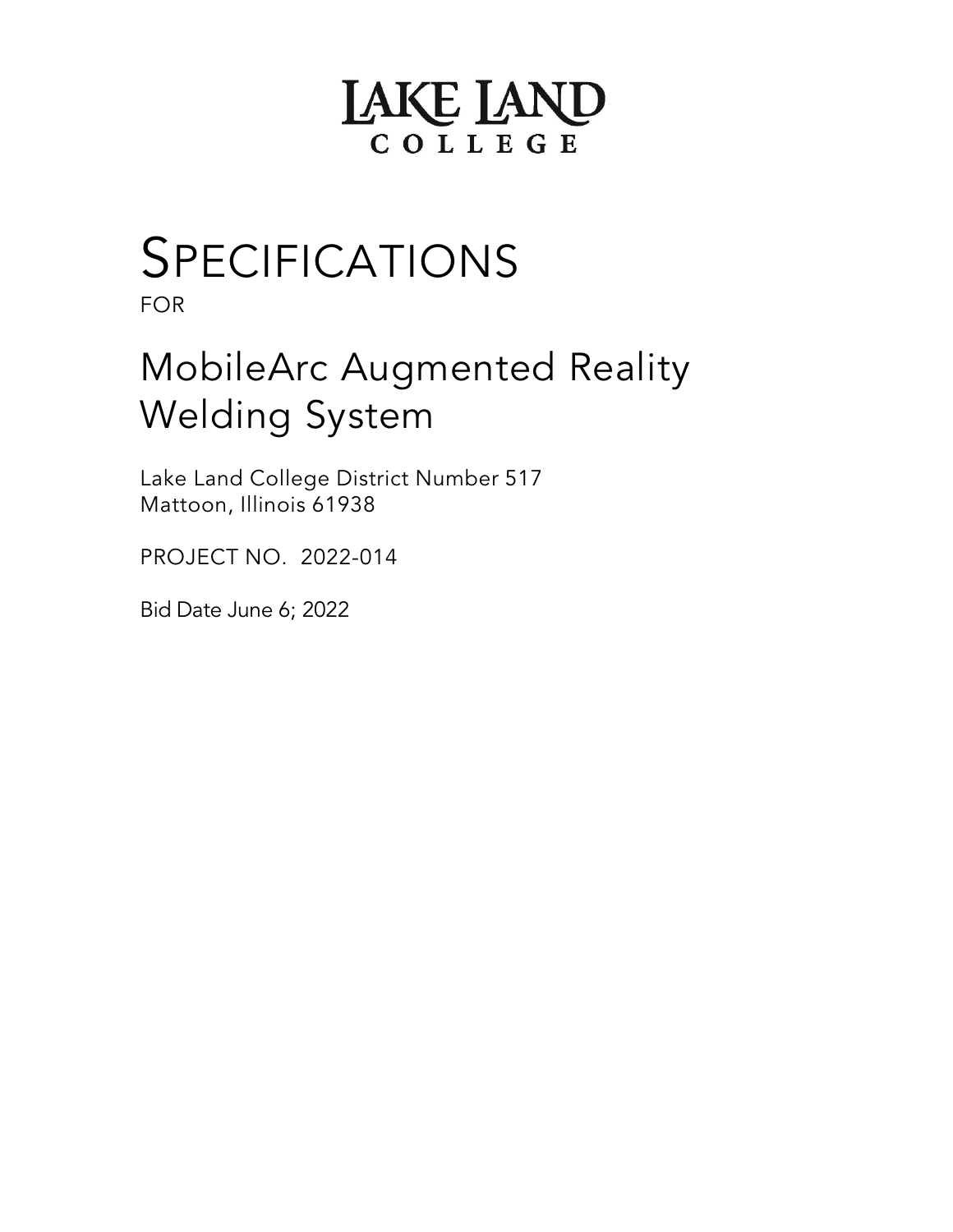# TABLE OF CONTENTS

# SECTION DESCRIPTION

- 001113 Advertisement for Bids.
- 002113 Instructions to Bidders
- 004146 Bid Form
- 110113 Scope

END OF SECTION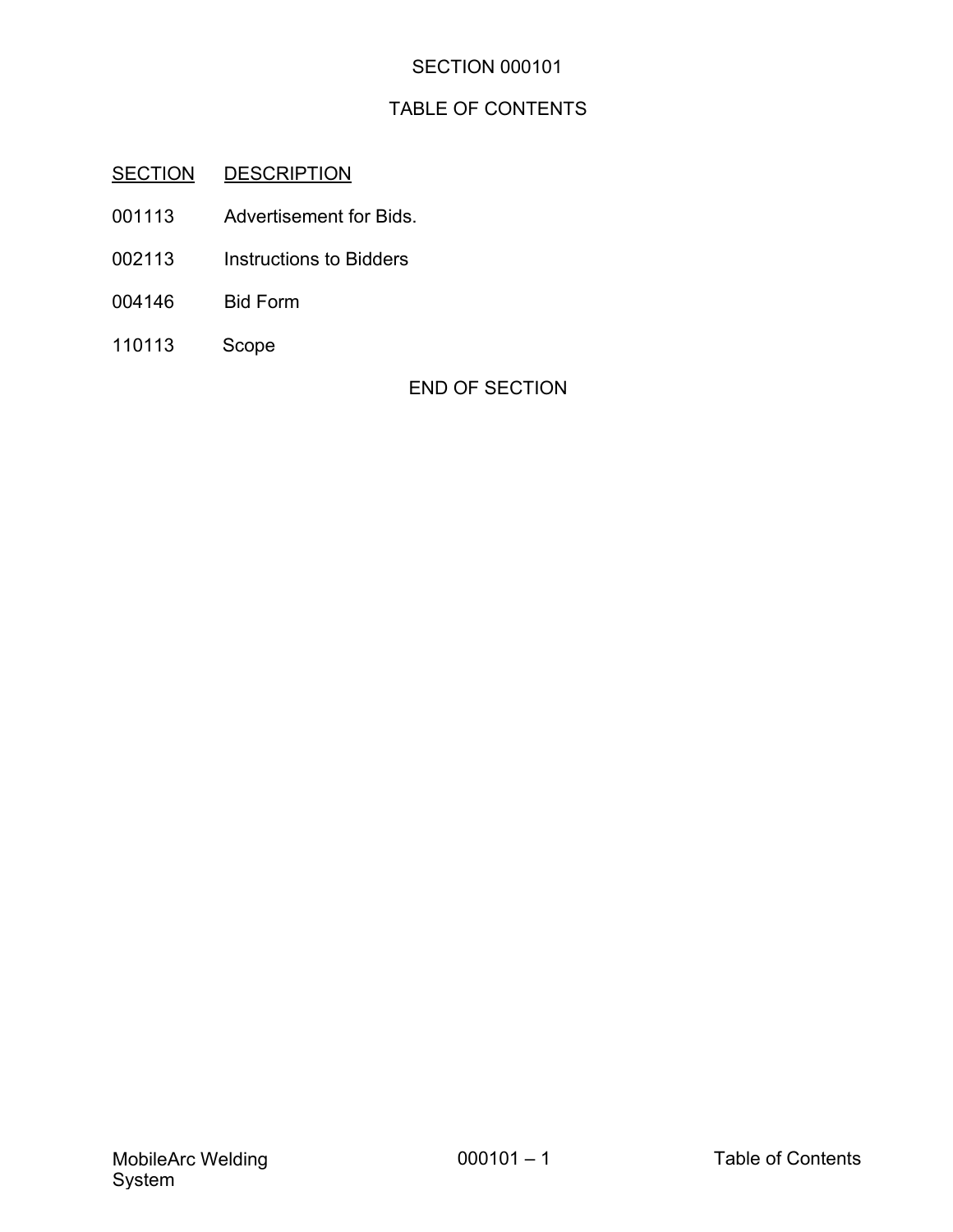#### ADVERTISEMENT FOR BIDS

Advertisement for Bids Bids: June 6, 2022 LAKE LAND COLLEGE DISTRICT #517 MATTOON, ILLINOIS Project No. 2022-014

The Lake Land College District Number 517 Board of Trustees will receive sealed bids for a MobileArc Augmented Reality Welding System.

Bids will be received until 1:00 PM Central Standard Time on Monday, June 6, 2022 in the office of the Vice President for Business Services, in the Board and Administration Center on the campus of Lake Land College, 5001 Lake Land Boulevard, Mattoon, IL. Bids received after this time will not be accepted. Bids will be opened and publicly read immediately after the specified closing time. All interested parties are invited to attend. Obtain bidding documents/requirements at the office of the Vice President for Business Services, phone (217) 234-5224, gnuxoll1@lakelandcollege.edu.

The Board of Trustees reserves the right to waive irregularities and reject all bids or parts of bids.

Successful Bidders shall have the sole responsibility of complying with all aspects of existing Prevailing Wage Policies.

Mike Sullivan Chairperson - Lake Land College Board of Trustees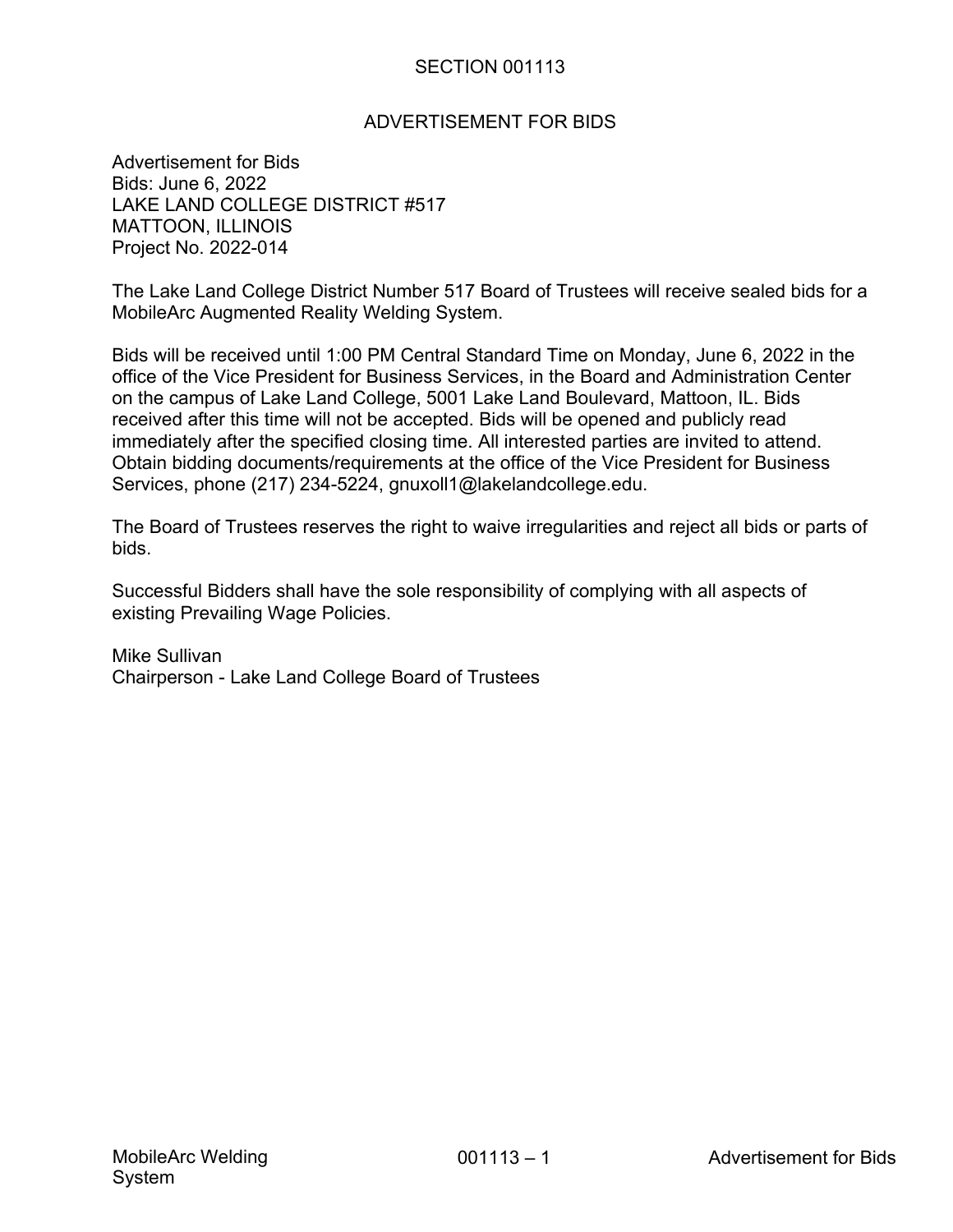#### INSTRUCTIONS TO BIDDERS

#### PART 1 GENERAL

#### 1.01 DEFINITIONS

- A. Lake Land College Board of Trustees will be hereafter referred to in this Specification as "Owners" and all correspondence shall be addressed to: Greg Nuxoll, Vice President for Business Services, Lake Land College, 5001 Lake Land Blvd., Mattoon, IL 61938.
- B. A Bidder is a person or entity who submits a Bid to the Owner.
- C. Bidding Documents include the Advertisement for Bid, Instructions to Bidders, Bid Forms and supplements, and Addenda.
- D. Contract Documents include any Contract forms, Specifications, Drawings, Addenda, and modifications.
- E. An Agreement is a written agreement between the Owner and Contractor setting forth the obligations of the parties thereunder, including but not limited to the provision of the specified goods and materials, the basis of payment and the contract time.
- F. A Bid is a complete and properly signed proposal to provide the goods and services for the sums stipulated therein, submitted in accordance with the Bidding Documents.
- G. The Base Bid is the sum stated in the Bid for which the Bidder offers to provide the goods and services described in the Bidding Documents as the base, to which items may be added or from which items may be deleted for sums stated in Alternate Bids.
- H. An Alternate Bid is an amount stated in the Bid to be added to or deducted from the amount of the Base Bid if the corresponding changes in the items, as described in the Bidding Documents, are executed.
- I. A Unit Price is an amount stated in the Bid as a price per unit of measurement for goods or services as described in the Bidding Documents or in the proposed Contract Documents.

#### 1.02 DOCUMENTS

A. Copies of the Bidding Documents may be obtained at the Office of the Vice President for Business Services, 5001 Lake Land Boulevard, Mattoon, Illinois 61938, (217) 234-5224, gnuxoll1@lakelandcollege.edu.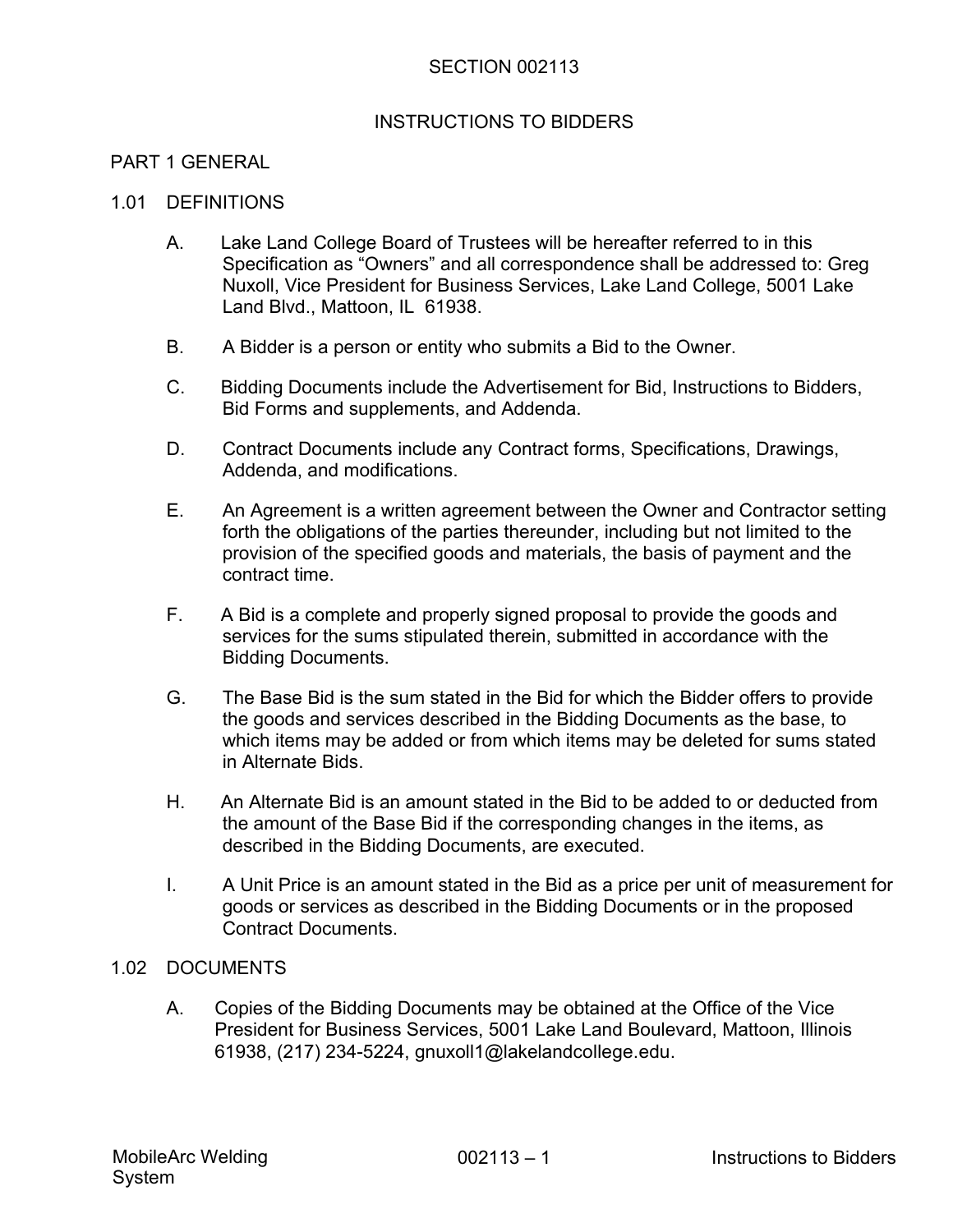#### 1.03 EXAMINATION OF DOCUMENTS

- A. Bidders shall examine all documents. Failure to do so will not relieve a successful bidder of his obligation to provide all labor and materials necessary to carry out the provision of his contract for the sum stated thereon.
- B. Each Bidder, by submitting his bid represents that he has read and understands the bidding documents.

#### 1.04 INTERPRETATIONS DURING BIDDING

- A. If any Bidder is in doubt as to the meaning of any part of the Bidding Documents, they may submit a written request to: Greg Nuxoll, Vice President for Business Services, 5001 Lake Land Boulevard, Mattoon, Illinois 61938, gnuxoll1@lakelandcollege.edu; for an interpretation of that part.
- B. Written requests for interpretations or clarifications must be made no later than five (5) working days prior to the Bid Date specified in the Advertisement for Bids.
- C. Any interpretation or change will be made only by Addenda numbered, dated, and issued by the Owner to each Bidder on record as having received a set of Bidding Documents and will be available for inspection wherever the Bidding Documents are kept available for that purpose. Lake Land College will not be responsible for any other explanations or interpretations of the Bidding **Documents**

#### 1.05 SUBSTITUTION OF PRODUCTS

- A. **MANUFACTURER'S TRADE NAMES ARE USED IN SPECIFICATIONS FOR THE EXPRESS PURPOSE OF ESTABLISHING A STANDARD OF QUALITY AND COORDINATION OF DESIGN, NOT FOR THE PURPOSE OF LIMITING COMPETITION**.
- B. All sizes of equipment must be as specified, and all pieces of equipment must include or have those features which are set forth in the specifications.
- C. No substitution will be considered unless a written request has been submitted with their bid.
- D. Bidders proposing substitutions in writing must submit detailed specifications with catalog cuts or manufacturer's literature, pictorially portraying that on which they are bidding for comparison to specified items by the Owner.
- E. Any additional explanation or statement which the Bidder wishes to make must be placed in the same envelope and attached to the proposal. Unless the Bidder so indicates, it is understood that the Bidder has bid in strict accordance with the specifications and drawings and has made no substitutions, modifications or additional stipulations.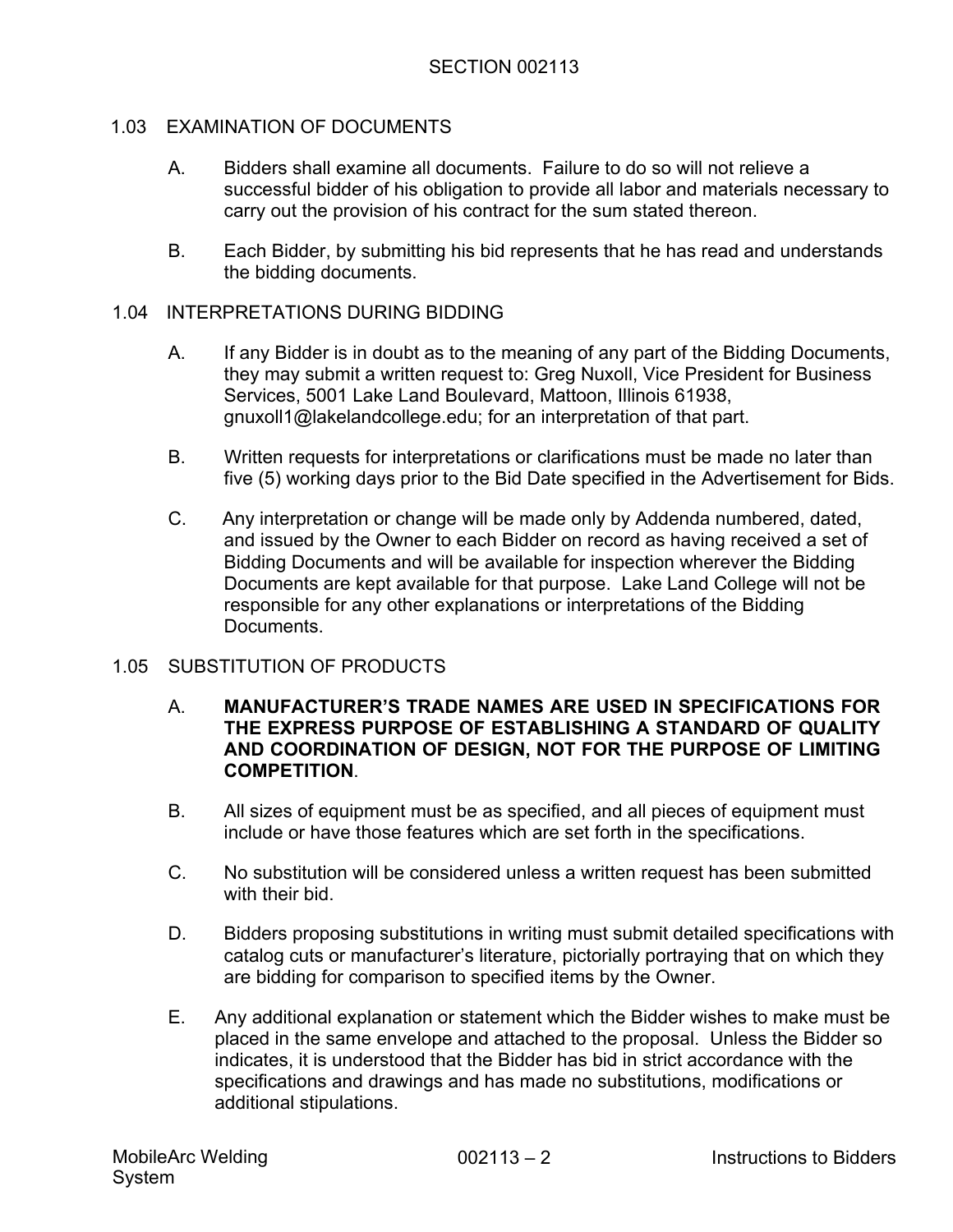F. Bids shall not contain any recapitulation of the work to be done and no oral, telephone, facsimile or email proposals or modifications will be considered.

# 1.06 QUALIFICATION OF BIDDERS

- A. Bidders may be disqualified and their Bids not considered for any of the following specific reasons:
	- 1. Reason to believe collusion exists among Bidders.
	- 2. The Bidder being interested in any litigation against the Owner.
	- 3. The Bidder being in arrears on any existing contract or having defaulted on a previous contract.
	- 4. Lack of competency as revealed by the financial statement, experience, and equipment, questionnaires, or qualification statement.
	- 5. Uncompleted work, which in the judgment of the Owner will prevent or hinder the prompt completion of additional work if awarded.
- B. If requested, a Bidder shall submit to the Owner a confidential Financial Statement in a sealed envelope.
- 1.07 PREPARATION OF BID:
	- A. All bids must be submitted on the bid form contained herein. (see Section 004146) Oral, telephone, facsimile, electronic mail, or telegraph bids will not be accepted.
	- B. The Bidder shall base the bid on materials complying with the Bidding Documents, and shall list all information where the bid form requires.
	- C. The blank spaces in the bid form shall be filled in correctly with ink or typewritten. A bid form containing an alteration or erasure of any price contained in the bid which is used in determining the lowest responsible bid shall be rejected unless the alteration or erasure is corrected as herein provided:
		- 1. An alteration or erasure must be crossed out and the correction printed in ink or typewritten adjacent to the alteration or erasure.
		- 2. The person signing the bid must initial the correction in ink.
		- 3. In the event that any price used in determining the lowest responsible bid is expressed by the Bidder in both written and numerical form, the written representation shall govern in all cases.
	- D. If the bid form includes alternates, each Bidder shall bid on each alternate. Failure to comply may be cause for rejection.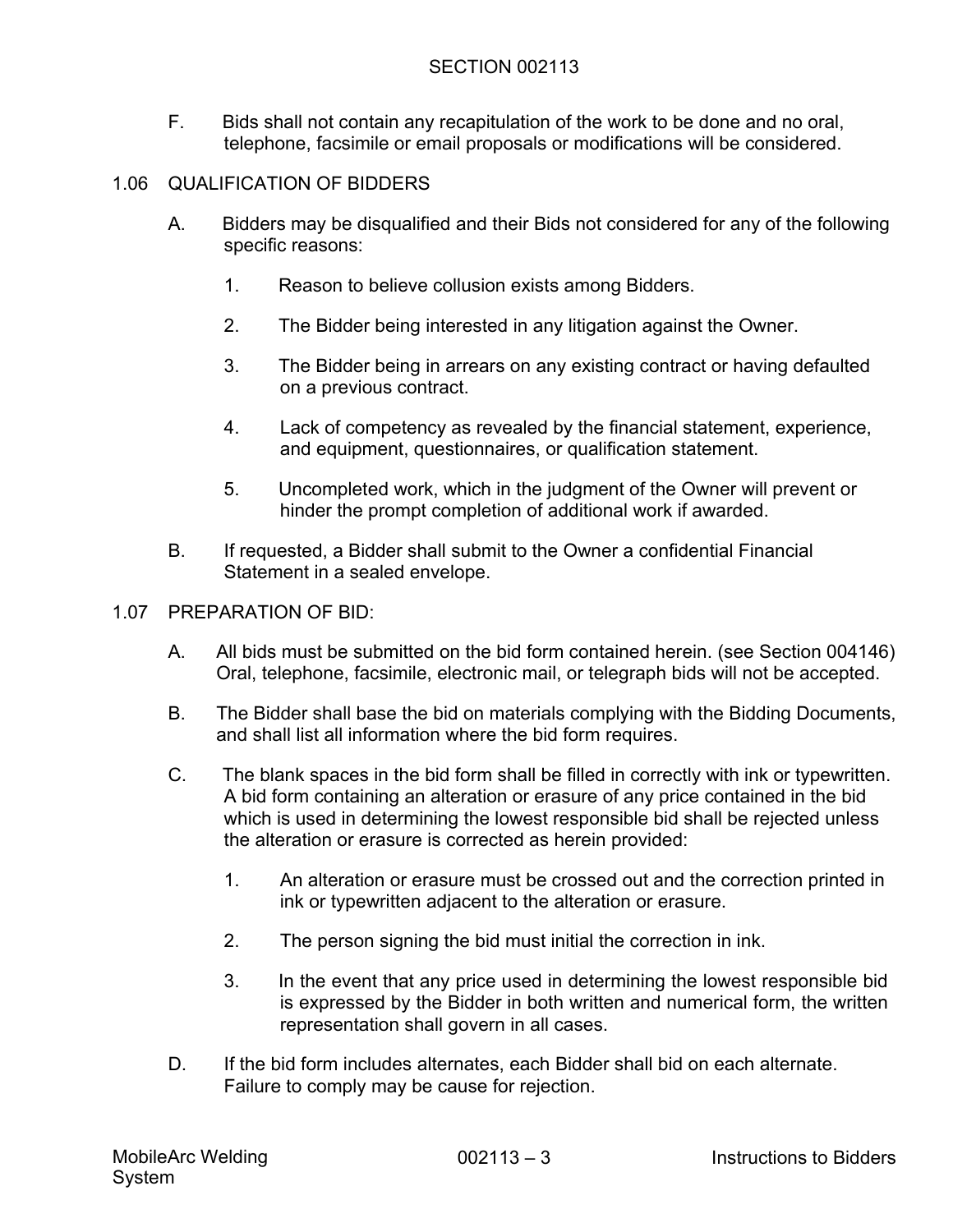- E. If an individual submits Bid, he or his duly authorized agent must sign his name. If a firm, association or partnership submits the Bid, the name, address and title of each member must be given, and an official or duly authorized agent must sign the Bid. Powers of attorney authorizing agents or others to sign Bids must be properly certified and must be in writing and submitted with the Bid.
- F. Bids from individuals or partnerships, if signed by an attorney-in-fact, shall have attached to the bid the power of attorney, evidencing the authority to sign the bid. If the bid is signed by any other legal entity, the authority of the person signing shall be attached to the bid.
- G. A W-9 Form is required with each bid submittal.

#### 1.08 EXEMPTION FROM SALES TAX ON MATERIALS

A. The Owner is exempted by Section Three of the Illinois Use Tax Act (Sec 3, House Bill 1610 approved July 31, 1961. IL. Rev. Stat. 1961, Chap. 120 Sec 439.3) from paying any of the taxes imposed by that act and sales to the Owner are exempt by Section Two of the Illinois Retailer's Occupation Tax Act (Section 2, House Bill 1609, Approved July 31, 1961 IL. Rev. Stat. 1961, Chap. 120 Sec. 441) from any of the taxes imposed by that Act.

#### 1.09 IDENTIFICATION AND SUBMITTAL OF BID

- A. Each bid and all papers bound and attached to it shall be placed in an envelope and securely sealed therein. The envelope shall be plainly marked with the following:
	- 1. The word "BID"
	- 2. Name and address of the Bidder.
- B. The envelope of the bid shall be addressed to:

Lake Land College C/O Greg Nuxoll MobileArc Augmented Reality Welding System, Project # 2022-014 5001 Lake Land Boulevard Mattoon, Illinois, 61938

C. Bids shall be delivered before the time set for the opening of the bids. Bids arriving by mail or otherwise after the time designated for the opening of bids will be returned unopened. Oral, telephone, facsimile, electronic mail, or telegraph bids shall not be accepted.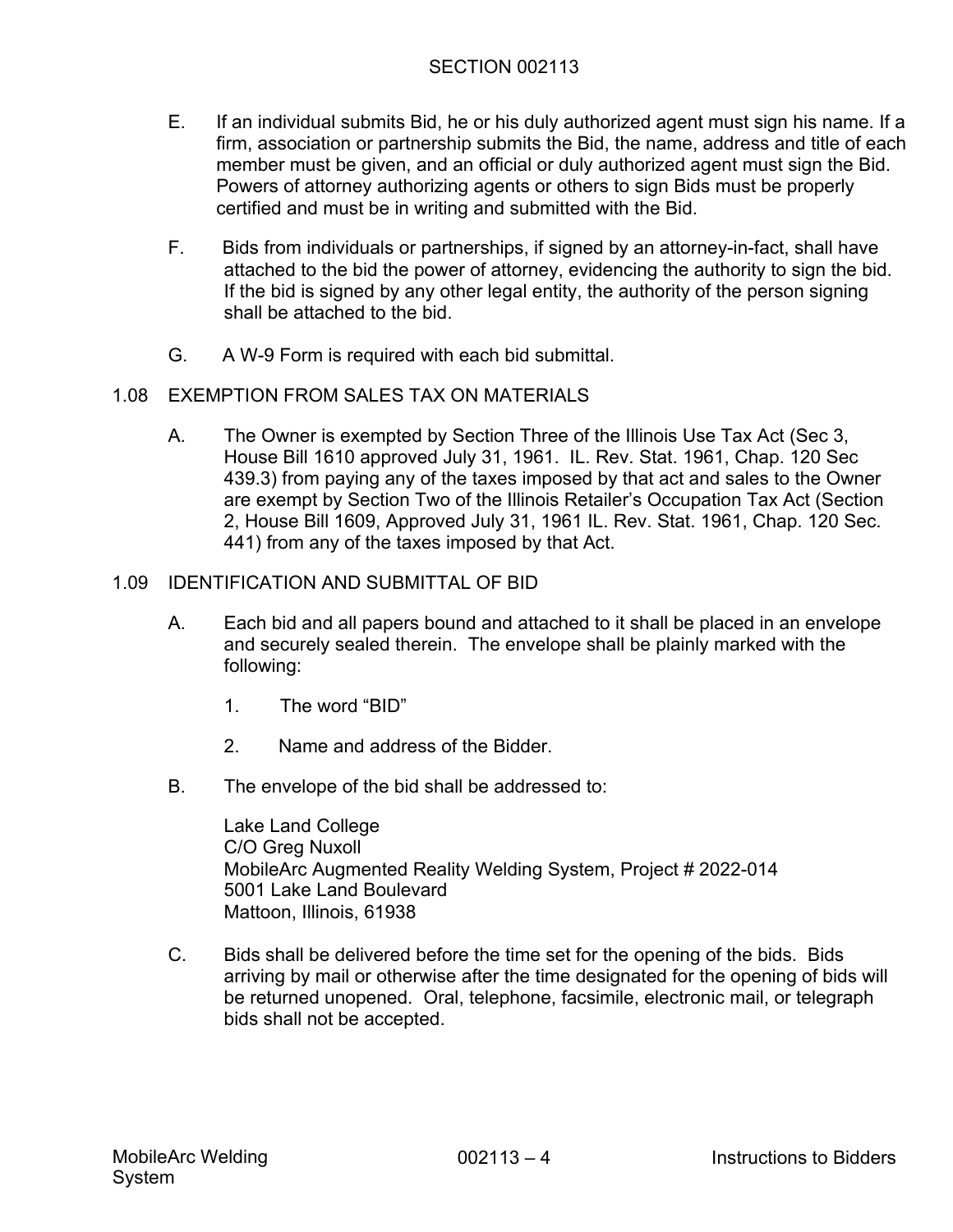#### 1.10 MODIFICATION OR WITHDRAWAL OF BID

- A. A bid may not be modified after submittal. Bidders may withdraw a bid at any time before opening. A Withdrawal of a Bid must be made in writing or in person by a bidder or his duly authorized agent. If a firm, association or partnership wishes to withdraw a bid, an official or duly authorized agent must sign the written request or appear in person.
- B. Once withdrawn, the bidder must submit a new bid prior to the opening in order to be considered.
- C. No Bid may be withdrawn or modified after the Bid opening except where the award of the Contract has been delayed beyond 60 days after date of Bid.

#### 1.11 OPENING OF BIDS

- A. The Bids submitted will be opened at the time and place stated in the Advertisement for Bids and publicly read aloud and thereafter shall remain on file with the Owner
- B. After Bids are opened, the Bids will be tabulated for comparison on the basis of the Bid prices and quantities shown on the Bids.
- C. The Owner reserves the right to withhold the award of the Contract for a period of 60 days from the date of the opening of Bids and no award will be made until the Owner is satisfied as to the responsibilities of the low Bidders.
- D. Until final award of the Contract, the Owner reserves the right to reject any or all Bids or proceed to do the work otherwise in the best interest of the Owner.

## 1.12 EVALUATION AND CONSIDERATION OF BIDS

- A. The Owner reserves the right to reject all bids or parts of bids, and to waive informalities therein.
- B. For the purpose of determining the lowest responsible bidder in the consideration of all bids submitted, the Owner reserves the right to accept or reject any or all alternates in the numerical order in which they appear on the bid form.

#### 1.13 DISQUALIFICATION OF BIDDERS

- A. Bids will not be considered if they show any omissions, additions, alterations of form, conditions not requested unauthorized alternate Bids or irregularities of any kind. However, the Owner reserves the right to waive any irregularities and to make the award in the best interest of the Owner.
- B. The Bidder acknowledges the right of the Owner to reject any or all Bids and to waive any informality or irregularity in any Bid received. In addition, the Bidder recognizes the right of the Owner to reject a Bid if the Bidder fails to submit the data required by the Bidding Documents.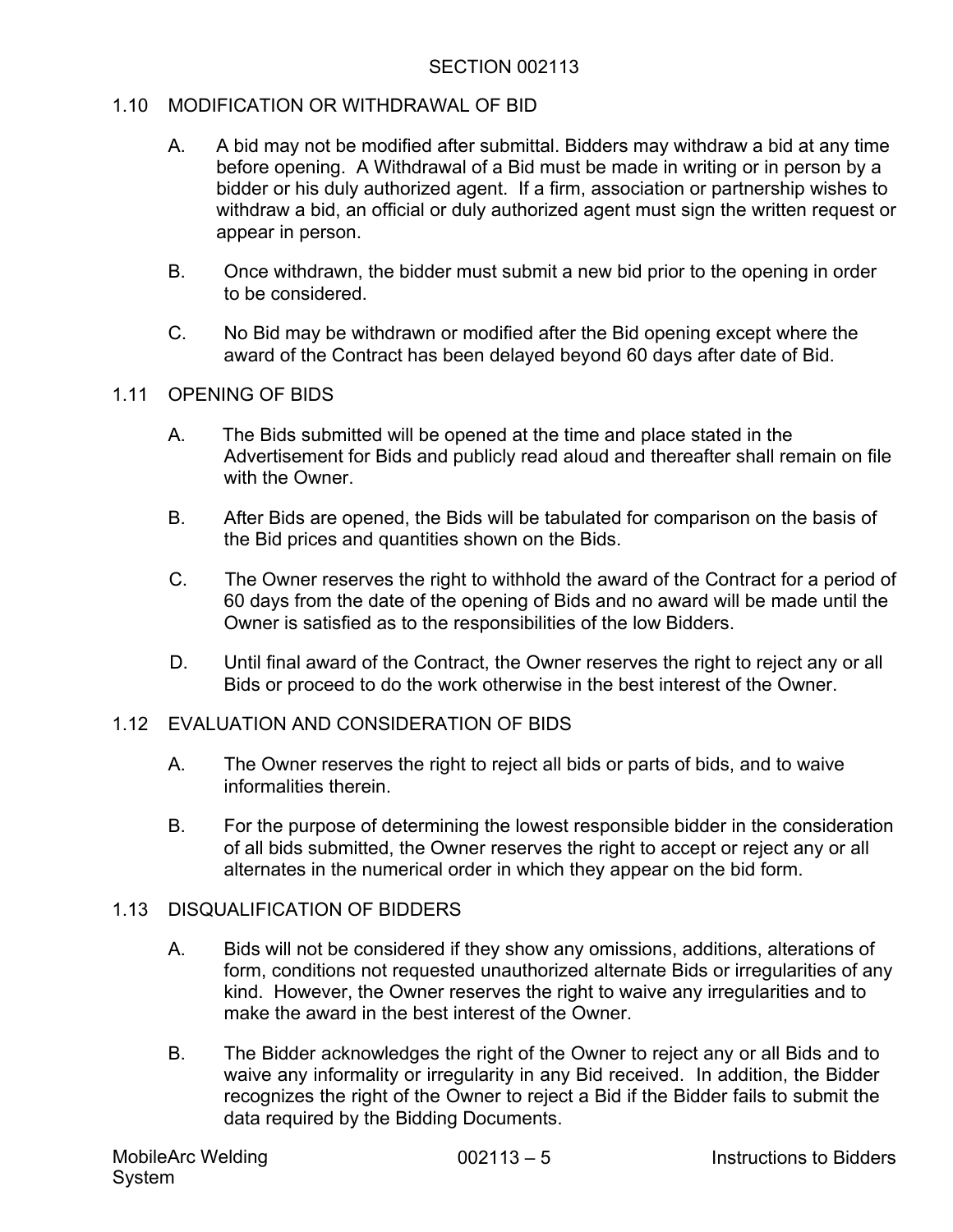C. For the purpose of determining the lowest responsible bidder in the consideration of all bids submitted, the Owner reserves the right to accept or reject any or all alternates in the numerical order in which they appear on the bid form.

# 1.14 APPLICABLE LAWS

- A. All applicable state laws, municipal ordinances, and the rules and regulations of all authorities having jurisdiction over the Work shall apply to the Contract throughout, and they will be deemed to be included in the Contract the same as though herein written out in full.
- B. Bidder's signatures shall be construed as acceptance of and willingness to comply with all provisions of the acts of the General Assembly of the State of Illinois relating to the Department of Human Rights Act, previously the Illinois Fair Employment Practices Act, Prevailing Wage Act for workers in our area, preference to citizens of the United States and residents of the State of Illinois, and discrimination and intimidation of employees. Provisions of said acts are hereby incorporated by reference and become a part of this proposal and specification.

# 1.15 EXECUTION OF THE AGREEMENT

- A. The successful Bidder, if awarded the Project, shall sign the necessary Agreements with the Owner and furnish Payment and Performance Bonds and Certificates of Insurance, if required elsewhere in this document, but no such Agreement shall be in force and effect until it is executed by all parties, and the Payment and Performance Bonds and Certificates of Insurance have been approved.
- B. Failure to execute and return the Agreement within ten (10) calendar days may result in the rescinding of the Contract award.

## 1.16 RECORDS:

A. The Contractor shall maintain, for a minimum of 5 years after the completion of the contract, adequate books, records and supporting documents to verify the amounts, recipients, and uses of all disbursements of funds passing in conjunction with the contract; the contract and all books, records and supporting documents related to the Contract shall be available for review and audit, and the Contractor agrees to cooperate fully with any audit conducted and to provide full access to all relevant materials.

# END OF SECTION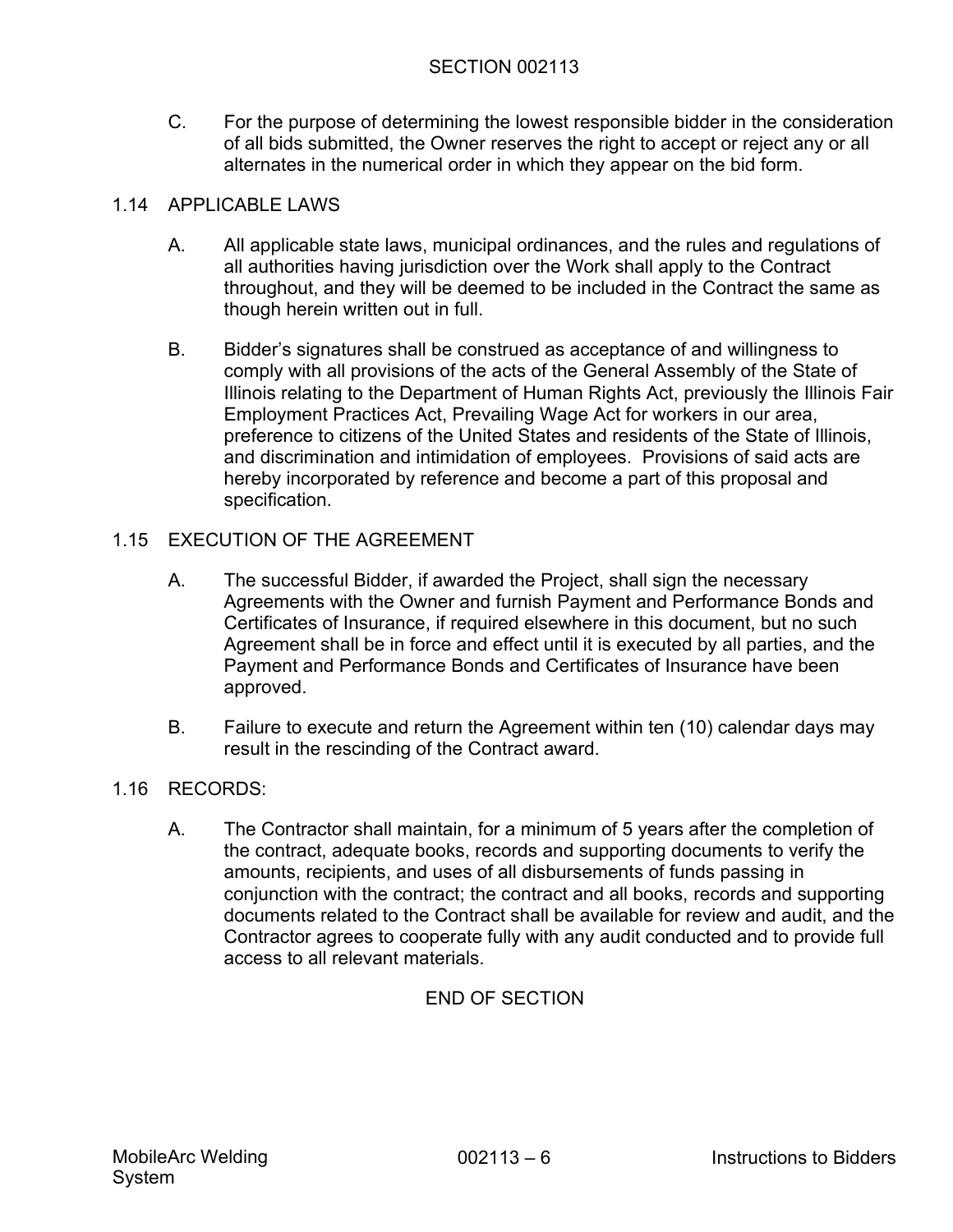#### BID FORM

| <b>PROJECT</b> |
|----------------|
|----------------|

IDENTIFICATION: MobileArc Augmented Reality Welding System, Project # 2022-014 BID TO: Board of Trustees Lake Land College District Number #517 C/O Greg Nuxoll Vice President for Business Services 5001 Lake Land Boulevard Mattoon, Illinois, 61938 BID FROM:

The undersigned Bidder agrees, if this Bid is accepted, to enter into an Agreement with the Owner, in the form included in the Bidding Documents, to perform and furnish all materials, labor and equipment as specified or indicated in the Bidding Documents for the Bid Price and within the Bid Times indicated in this Bid and in accordance with the terms and conditions of the Contract Documents.

- In submitting this Bid, Bidder represents that:
- A. This Bid will remain subject to acceptance for 60 days after the day of the bid opening.
- The Owner has the right to reject this bid.
- C. Bidder will sign and submit the Agreement with the Bonds and other documents as required by the Bidding requirements within 15 days after the Owner's Notice of Award. A W-9 Form is required.
- D. Bidder has copies of all the Bidding Documents.
- E. Bidder is familiar with federal, state and local laws and regulations.
- F. Bidder has correlated the information known to Bidder with the Bidding Documents.
- This Bid is genuine and not made in the interest of or on the behalf of an undisclosed person, firm or corporation and is not submitted in conformity with an agreement or rules of a group, association, organization or corporation; Bidder has not directly or indirectly induced or solicited another Bidder to submit a false or sham Bid; Bidder has not solicited or induced a person, firm or corporation to refrain from bidding; and Bidder has not sought by collusion to obtain for itself an advantage over another Bidder or over the Owner.
- H. Bidder has received the following addenda receipt of which is hereby acknowledged. Date Number
	-

Bidder will provide all materials, labor and equipment as specified in accordance with the Contract Documents for the following price(s):

STIPULATED-SUM BID PRICE

| (Base Bid - MobileArc Augmented |
|---------------------------------|
|---------------------------------|

Reality Welding System) Dollars (\$ )

| (use words) |  |
|-------------|--|

Bidder agrees to provide all materials, labor and equipment, as specified, on or before the number of calendar days indicated below.

|                                                                                  | Company |                                                                                                                         |  |
|----------------------------------------------------------------------------------|---------|-------------------------------------------------------------------------------------------------------------------------|--|
|                                                                                  | Address |                                                                                                                         |  |
| No. of Working Days<br>To Provide Specified<br>Materials, Labor and<br>Equipment | Signed  | <u> a shekara ta 1989, a shekara ta 1989, a shekara ta 1989, a shekara ta 1989, a shekara ta 1989</u><br>(Printed Name) |  |
| Days                                                                             | Phone   |                                                                                                                         |  |
|                                                                                  | Email   |                                                                                                                         |  |
|                                                                                  |         | <b>END OF SECTION</b>                                                                                                   |  |
|                                                                                  |         |                                                                                                                         |  |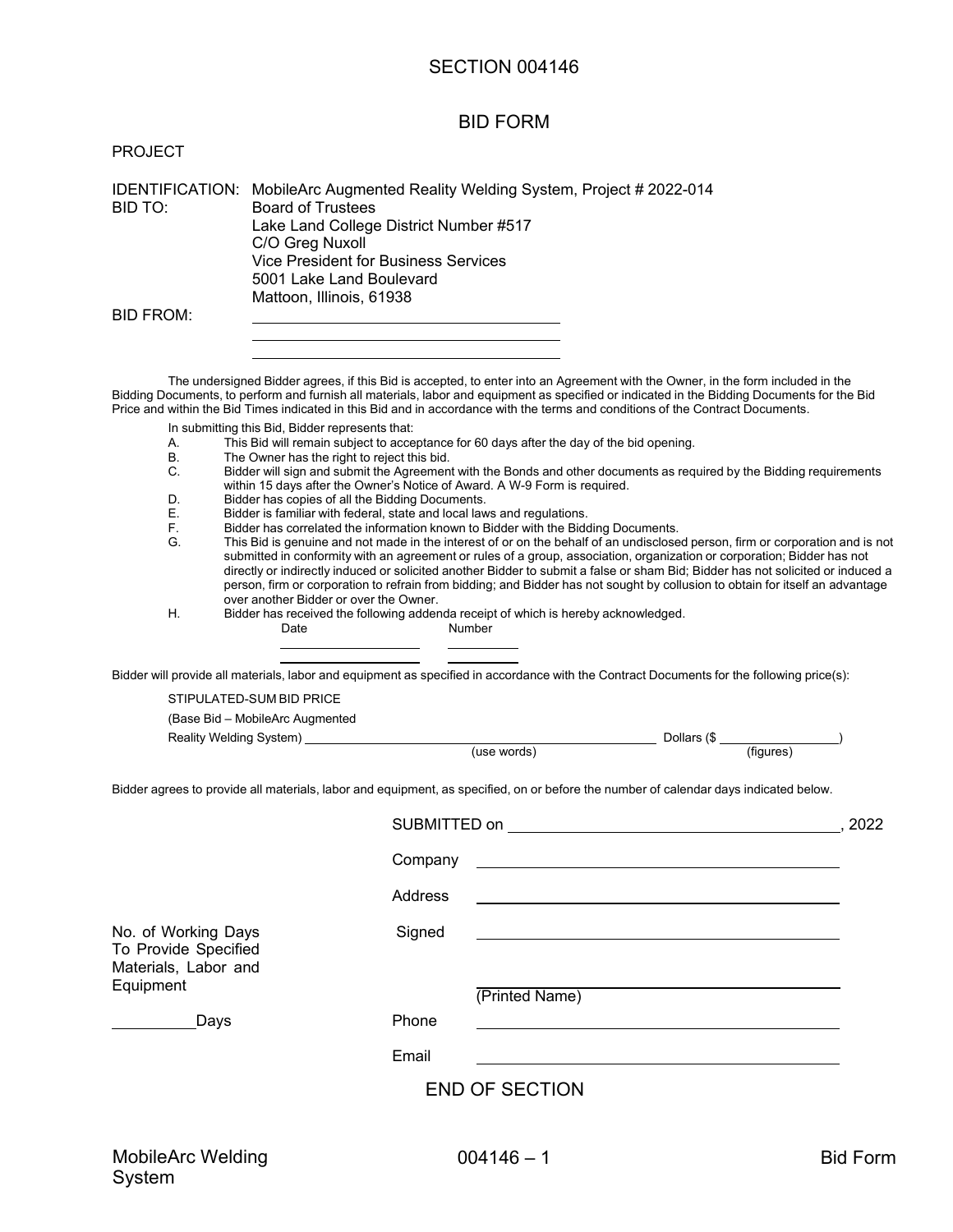#### MobileArc Augmented Reality Welding System

#### PART 1 GENERAL

#### 1.01 SCOPE

- A. The purpose of these specifications is to establish minimum standards and features for the purchase of a complete MobileArc Augmented Reality Welding System. The system shall meet all applicable codes, and other provisions as specified herein. Furnish parts, fittings, and any other accessories required, as specified, to provide complete and fully functioning MobileArc Augmented Reality Welding System.
- B. If a Bidder is unable to comply with any of the following specifications, the Bidder shall submit in writing the reason for noncompliance. Noncompliance with any specification is grounds for rejection of the entire bid. The buyer reserves the right to reject any bid which does not meet these specifications.

#### **C. Bids shall be for product complete, delivered, including all shipping, handling and delivery fees and will have no hidden costs.**

- D. Bids shall include explicit technical information, if applicable, regarding electrical, plumbing, ventilation, special structural considerations or other accommodations required for the proper installation and operation of specified equipment.
- E. All equipment shall bear full manufacturers on-site warranty for a minimum of one year from the date of delivery to the Owner and shall include parts, labor and software upgrades.
- F. Provide on-site/online remote training for college personnel by certified instructor(s) to ensure a reasonable level of proficiency with all supplied equipment.
	- 1. All student and teacher materials, software, manuals, guides or other supplied materials or information shall be presented in a neat, orderly, and professional manner using binders, folders or other devices as necessary.

#### 1.02 QUALITY ASSURANCE

- A. Submit a list of special tools and test equipment required for maintenance and testing of the products supplied.
- B. All equipment shall have a nameplate that identifies the manufacturer's name, address, type or style, model or serial number, and catalog number.